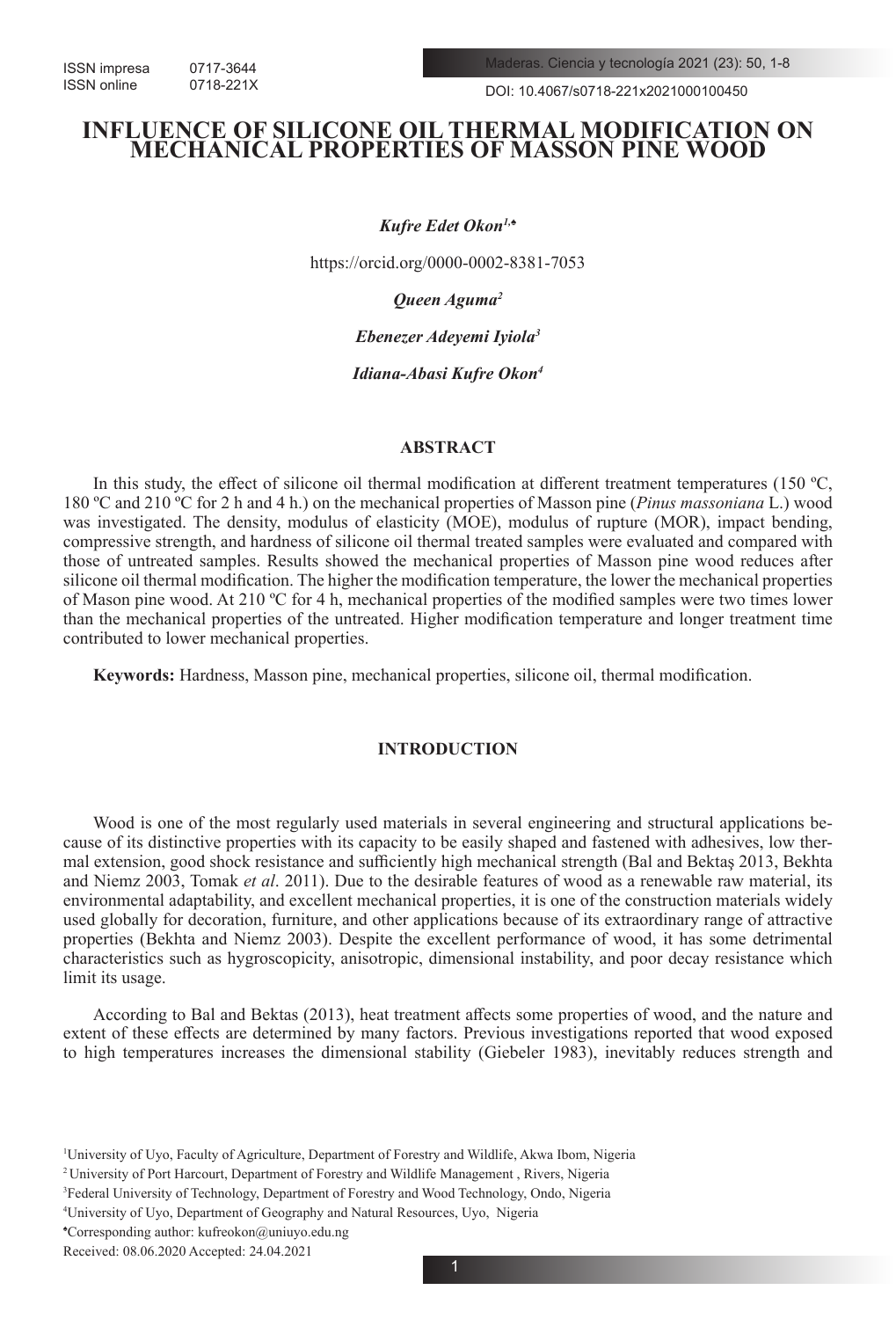toughness and modify the chemical components of wood with severity of thermal modification and the wood species used (Esteves and Pereira 2009, Okon *et al*. 2017). Degradation of hemicelluloses, which bond cellulose and lignin in the cell wall, reduces the strength properties of modified wood. Reduction in toughness, hardness, bending, compression, and tension strength as a result of heat treatment have been reported in several research works (Vernois 2001, Yildiz *et al*. 2006).

In recent years, increasing environmental concern has led to increased use of thermally modified wood in engineering and structural applications. Thermal modification of wood is regarded as an environmentally friendly method of wood modification presently adopted globally, though a high-energy input is needed for the process (Navi and Sandberg 2012) compared to chemical modification with additional wood preservative chemicals. Factors such as treatment time and temperature, treatment condition, open or closed system have given rise to different thermal modification processes. Temperature is the most important parameter in wood modification, it varies between 180 ºC and 280 ºC depending on the processing conditions, utilization of the end product, wood species, sample size and moisture content of the wood (Militz 2002, Okon *et al.* 2018). Earlier studies reported that mass loss of wood due to thermodegradation reaction is a good indicator of the effectiveness of the treatment intensity (Welbacher 2007).

Thermal modification can be conducted using different treating media (e.g air, nitrogen, water and oil) and different treatment medium has it effect on the properties of the treated wood. Modification of wood with silicone oil as the heating medium has been reported to be a sustainable, environmentally friendly and cost-effective approach to wood modification (Okon *et al*. 2017), since no toxic chemical is involved (Okon *et al*. 2018), its boiling point like other vegetable oils (linseed, soybean, rapeseed etc.) is higher than 260 ºC (Gunstone 2011) and the oil itself is readily available in the market for purchase at low cost. The specific gravity of silicone oil in comparison to water (1,00) is lower (0,97), this enables it to float in water like other vegetables oils. Silicone oil has a high viscosity (1,000 - 5,000 cs), when dispersed the small droplet generated has the capacity to recoalesce back into a large bubble (Barca *et al*. 2014).

Generally, Oil heat treatment (OHT) enhances effective and even transfer of heat in wood and has been put to use in Europe (Sidorova 2008). Oil do isolate oxygen from the wood during heat treatment thereby preventing oxidation. It is imperative to modify wood using silicone oil as the heating medium to improve its quality for multi-purpose application in the wood industries (Okon *et al.* 2018).

Few studies have explored the use of silicone oil to improve wood physical properties (Okon *et al*. 2017, Okon *et al*. 2018), but no study has used silicone oil thermal modification to investigate the mechanical properties of wood. This study aimed at investigating the effect of silicone oil thermal modification at different treatment temperature and time on mechanical properties such as modulus of elasticity (MOE), modulus of rupture (MOR), impact bending and compressive strength as well as density of Masson pine wood.

## **MATERIALS AND METHODS**

Masson pine (*Pinus massoniana* Lamb.) wood was obtained from the People's Republic of China. Samples with dimension 20 mm x 20 mm x 300 mm (tangential x radial x longitudinal) along the grain direction were prepared. Samples were condition in a relative humidity chamber at 65 %  $\pm$  3 % and a temperature of 20  $^{\circ}$ C  $\pm$  2  $^{\circ}$ C to obtain 12 % moisture content. Silicone oil was purchased from Chemicals Regent Company Limited, Beijing, People's Republic of China.

## **Silicone oil thermal modification**

After conditioning in the humidifier, the prepared samples were divided into two groups: unmodified (untreated) and silicone oil thermally modified (150 °C, 180 °C and 210 °C). Silicone oil thermal modification was performed in an oil bath with samples immersed into the heated oil at temperature (150 °C, 180 °C and 210  $\degree$ C) at modification time of 2 h and 8 h. The modified samples were removed from the oil bath after the target temperature and time has elapsed. The specific gravity and viscosity of silicone oil used in this study were 0,97 and 2500 cs.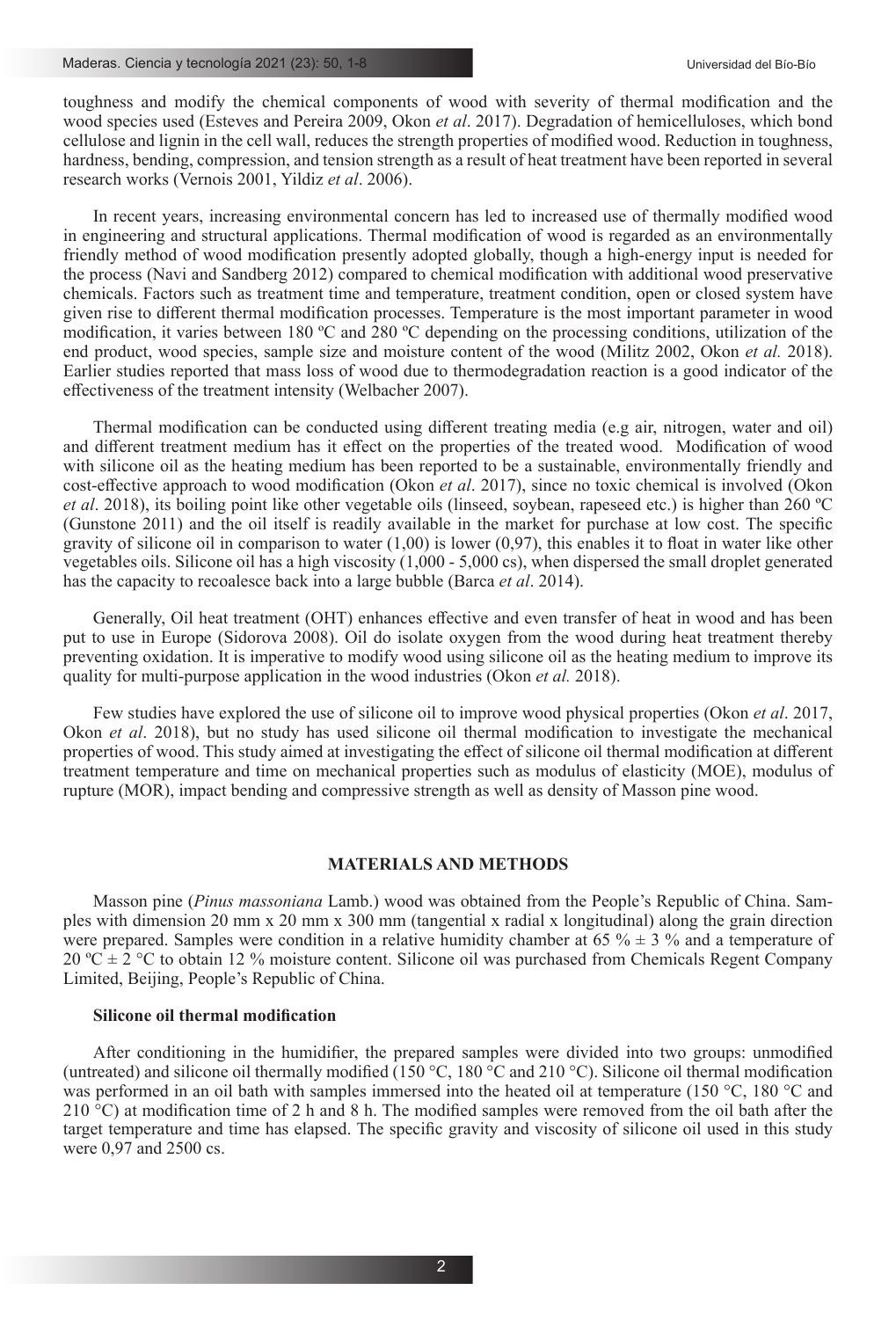#### **Wood density**

The density of the samples was determined by measuring the mass (M) and volume (V) (i.e length, width and thickness) of the untreated and silicone oil thermally modified samples using Equation 1.

$$
\delta \left( \frac{g}{cm^3} \right) = \frac{M}{V} \quad (1)
$$

Where is the oven - dry density; M is oven - dry mass of each sample and V is Oven - dry volume of sample.

#### **Mechanical properties**

Modulus of elasticity (MOE) and modulus of rupture (MOR) was determined according to GB/T 1936.1 and GB/T 1936.2 (2009). Compression strength parallel to grain and impact bending were determined according to GB/T 1935 and GB/T 1940 (2009). Brinell hardness was performed on the tangential and radial direction using a universal testing machine by driving a steel ball with a diameter of 11, 2 mm into test the samples (GB/T 1941 2009).

### **Statistical analysis**

Density and mechanical properties data were analyzed using analysis of variance (ANOVA) to test each treatment for significant differences and mean separation was carried out using Dunnett test to compare each treatment with the untreated. They were considered to be significantly different when the  $P < 0.05$  and all analyses were performed using R version 3.1.1 statistical software (R Development Core Team 2014).

### **RESULTS AND DISCUSSION**

Figure 1 shows the wood density of untreated and silicone oil thermal modified Masson pine wood. The results show that the treatment temperature had an effect on the density of the wood. The density of the modified wood increased compared to the untreated. The mean density of the wood was  $0.55$  g/cm<sup>3</sup> for the untreated and varied between 0,78 g/cm<sup>3</sup> to 0,69 g/cm<sup>3</sup> for a treatment time of 2 h and 0,76 g/cm<sup>3</sup> to 0,66 g/cm<sup>3</sup> for a treatment time of 8 h between treatment temperature (150 °C to 210 °C) of the modified wood and was significantly different compared with the untreated ( $F = 20,39, p \lt 0,001$ ). Silicone oil thermal modification increased the density of the wood to levels higher than that of the untreated (Figure 1). The highest mean density value was obtained in the samples treated for 2 h at 150 °C and the lowest was found in samples treated for 8 h at 210 ºC. However, the wood density gradually reduced with an increase in treatment temperature. Similar results were reported by (Boonstra 2008, Esteves *et al*. 2008, Esteves and Pereira 2009) in their study, they asserted that changes in the chemical composition/structure, reduce hygroscopic and equilibrium moisture content and evaporation of extractives were the possible causes of the decrease in density of thermally modified wood. According to Dubey (2010) wood mass loss at a high temperature is the cause of a slight decrease in the density of the wood. Mass loss of wood is one of the key indicators of the degree of thermal modification and is directly associated with the decrease in density of wood after silicone oil thermal modification.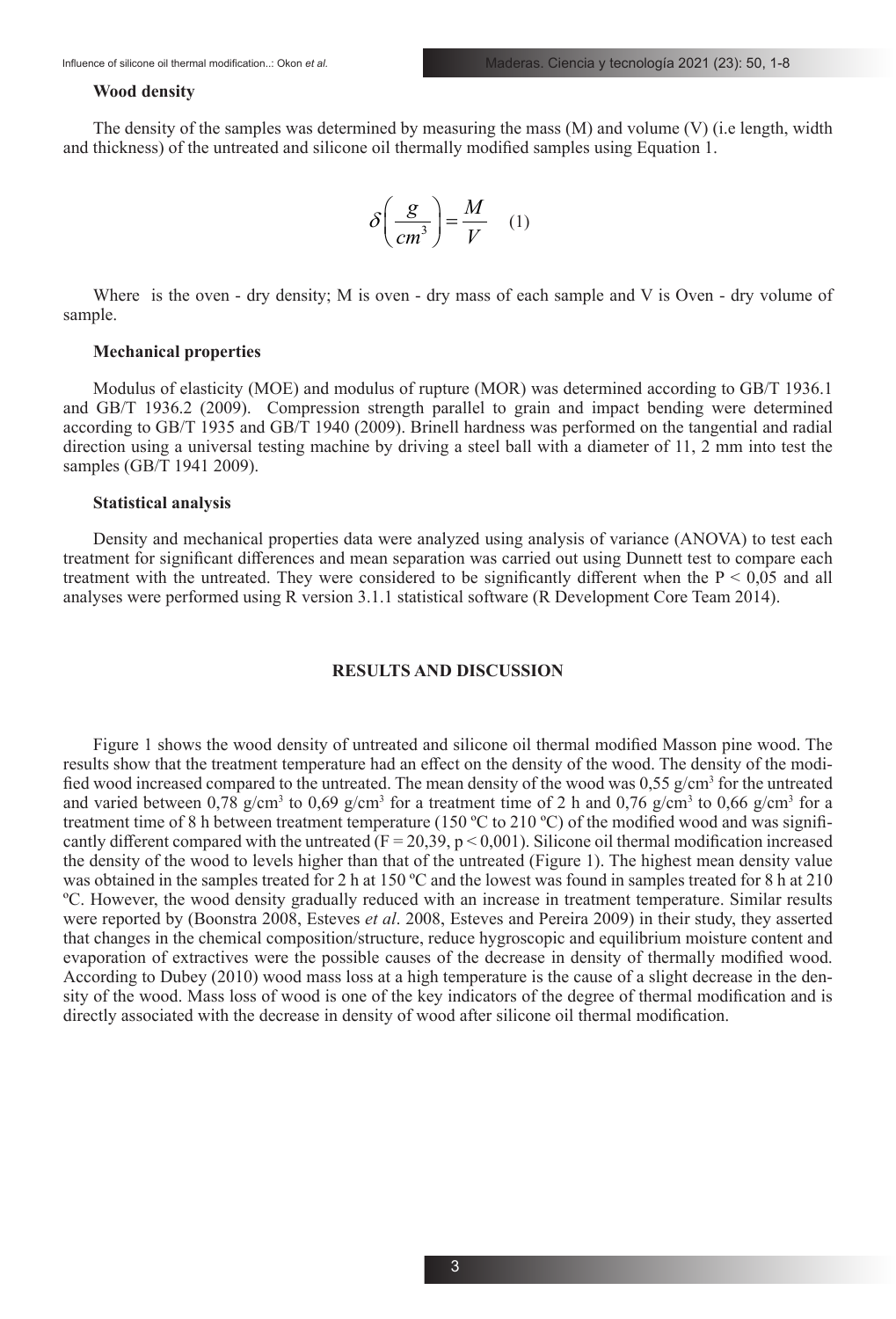

**Figure 1:** Density of untreated and silicone oil thermal modified Masson pine wood.

Table 1 shows the effect of silicone oil thermal modification on the mechanical properties of Masson pine wood. The mean mechanical properties values of the untreated samples 12088,02 MPa for MOE, 101,90 MPa for MOR, 5,59 kJ**·**m-2 for impact bending and, 55,46 MPa for compression strength were higher than that of the silicone oil modified samples.

The mean MOE of silicone oil modified samples ranged between 11553,18 MPa for 2 h and 10596,94 for 8 h at 150 ºC and 7869,62 MPa for 2 h and 6693,89 MPa for 8 h at 210 ºC (Table 1). There were no significant differences ( $F = 1,201$  p = 0,318) in MOE among modified samples at different temperature and time. This is because MOE does not significantly change as much as other mechanical properties like MOR. It was observed that the MOE of silicone oil thermally modified Masson pine generally decreased with increase in treatment temperature. This is an indication that silicone oil modification applied in this study affects the MOE values of the samples. It should be noted that the degradation of chemical components of wood (hemicellulose) at high thermal temperature has an effect on the mechanical properties of the wood and evaporation of extractive at high thermal temperature caused mass loss as well.

The mean MOR of silicone oil modified samples ranged between 86,59 MPa for 2 h and 77,17 MPa for 8 h at 150 °C and 54,12 MPa for 2 h and 37,85 MPa for 8 h at 210 °C (F = 27,11, p = 1,0200). There were significant differences among silicone oil modified samples at different treatment temperature and time (Table 1). Silicone oil thermal modification decreased the MOR of Masson pine wood. This affirms the reports of Hofmann *et al.* (2013), Lahtela and Kärki (2016) that thermal modification invariably decreased MOR values of pine, beech and ash wood with increasing temperature. Reduction in MOR of thermally modified wood was attributed to the degradation of hemicelluloses (Boonstra *et al*. 2007), as degradation of the chemical structures of thermally modified wood has a resultant effect on the mechanical properties of the wood. Earlier works have reported increase brittleness and decrease bending strength of thermally modified wood (Boonstra *et al.* 2007, Kocaefe *et al*. 2008, Korkut *et al*. 2008).

There were significant differences in impact bending among silicone oil modified samples at different treatment temperature and time (F = 6,301 p = 3,1505) compared to the untreated. At 150 °C, the mean impact bending value ranged between 7,33 kJ·m<sup>-2</sup> for 2 h to 6,36 kJ·m<sup>-2</sup> for 8 h and at 210 °C, the mean value ranged between 4,50 kJ·m<sup>-2</sup> for 2 h to 3,14 kJ·m<sup>-2</sup> for 8 h respectively (Table 1). It was observed in this study that the impact bending of silicone oil thermally treated samples slightly increased at 150 ºC for 2 h and 8 h. This could be as a result of net oil uptake at low temperature (Dubey 2010, Okon *et al.* 2018) and increased crosslinking of lignin polymer during the oil thermal treatment, before gradually decreasing at 180 ºC and 210 ºC. At 210 ºC for 8 h, the highest decrease in impact bending values were observed. The crystallization of amorphous cellulose may be the major factor for the loss of mechanical strength, affecting especially bending and tensile strength when treatment temperature is higher (Zhao *et al.* 2015).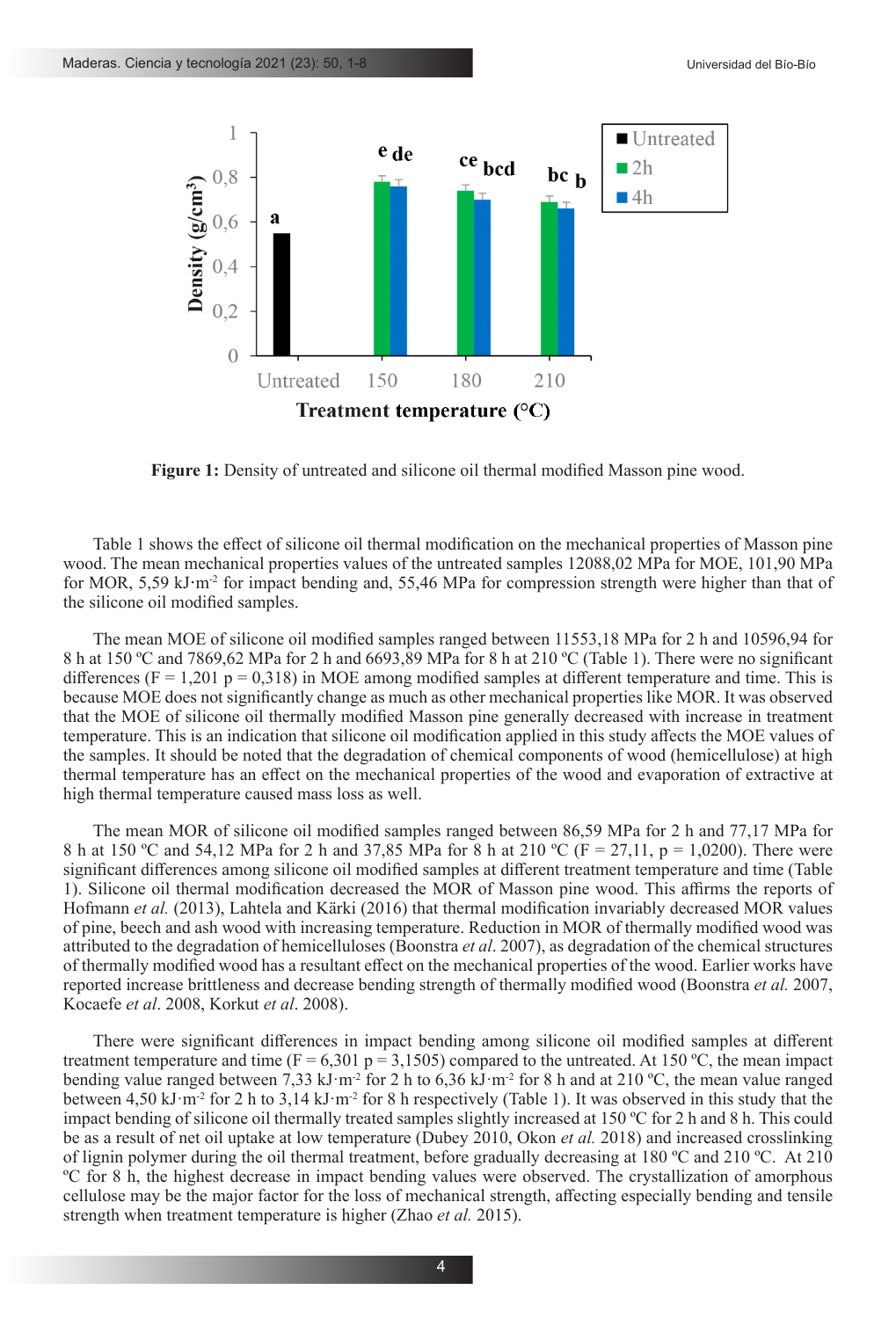The compression strength at different treatment temperature and time varied significantly among treatments (F= 7,607 p = 3,67006). At 150 °C, the mean compression strength value ranged between 50,38 MPa for 2 h to 46,81 MPa for 8 h and at 210 ºC, the mean value ranged between 33,98 MPa for 2 h to 31,47 MPa for 8 h respectively (Table 1). Compression strength of silicone oil thermally modified was generally decreased. Previous works also reported a decrease in compression strength of some thermally modified wood particularly at high temperature (Korkut and Aytin 2015, Percin and Altunok 2017, Pelit *et al.* 2018). Pelit *et al.* (2018) reported that compression strength values of thermally modified fir, linden and poplar decreased by 12 %, 13 %, and 5 % respectively compared to untreated samples. Rupture of bonds between molecules of materials, mass loss and degradation of hemicellulose are some of the causes of the decrease in strength of thermally modified wood (Yildiz *et al*. 2006).

**Table 1:** Average mechanical properties of untreated and silicone oil thermally modified Masson pine wood.

| Treatment   |                |                           |                     | Impact            | Compression                |
|-------------|----------------|---------------------------|---------------------|-------------------|----------------------------|
| temperature | Time           | <b>MOE</b>                | <b>MOR</b>          | bending           | strength $\frac{1}{10}$ to |
| (°C)        | (h)            | (MPa)                     | (MPa)               | $(kJ·m-2)$        | grain (MPa)                |
| Untreated   |                | $12088,01a \pm 2906,53$   | $101.9e \pm 13.34$  | 5,59bc $\pm$ 1,78 | $55,46c \pm 5,14$          |
|             | 2              | $11553, 18a \pm 4024, 07$ | $86,59de \pm 11,38$ | $7.33c \pm 2.13$  | $50,38c \pm 14,52$         |
| 150         | 8              | $10596,94a \pm 1154,24$   | $77,17cd \pm 8,91$  | $6,36bc \pm 1,21$ | $46,81bc \pm 5,29$         |
|             | 2              | $9674.71a \pm 2663.54$    | $79.26cd \pm 16.52$ | 5,51bc $\pm$ 1,85 | $45.92bc \pm 10.74$        |
| 180         | 8              | $8415,57a \pm 2561,11$    | $60.35bc \pm 14.89$ | $4,86ab \pm 2,18$ | $43,58ac \pm 3,92$         |
|             | $\mathfrak{D}$ | $7869,62a \pm 725,77$     | $54,12ab \pm 14,34$ | $4,50ab \pm 1,61$ | $33,98ab \pm 16,49$        |
| 210         | 8              | $6693.89a \pm 719.74$     | $37.85a \pm 10.03$  | $3.14a \pm 0.56$  | $31.47a \pm 3.01$          |

The Mean values in percentage  $\pm$  standard deviation was determined in each treatment.

Subscript within each column, followed by different letters of the alphabets are significantly different from the untreated at  $p < 0.05$ .

There were significant differences in silicone oil modified samples at different treatments temperature and time in the tangential direction (F = 28,39 p = 3,6400) and radial direction (F = 22,85 p = 4,0600). The mean hardness values in the tangential and radial directions were highest in the untreated while the lowest tangential and radial hardness values were obtained in the silicone oil thermally modified samples at 210 ºC for 2 h and 8 h respectively (Figure 2). An earlier study had revealed that hardness of wood is hinged on the density of the wood (Kollmann 1951). According to Pelit and Yorulmaz (2019) decrease in hardness may be caused by density losses and thermal decomposition in the wood samples as a result of thermal treatment, particularly at high temperature. In this study, silicone oil thermal modification reduced density and this may be the cause of the decrease in hardness after thermal modification. Furthermore, previous work asserted the causes of a decrease in hardness of wood to include: rupture deformation and fragmentation in the cell wall of wood at high temperature (Budakçi *et al*. 2016). Contrarily, earlier work reported that hardness of thermally modified wood increased at short treatment durations particularly at high temperatures, while on the other hand, longer treatment durations decreased the hardness of thermally modified wood (Sundqvist *et al*. 2006). High silicone oil modification temperature as applied in this study deed decrease hardness of the wood. This is in line with the report of a previous study (Scheiding *et al*. 2005).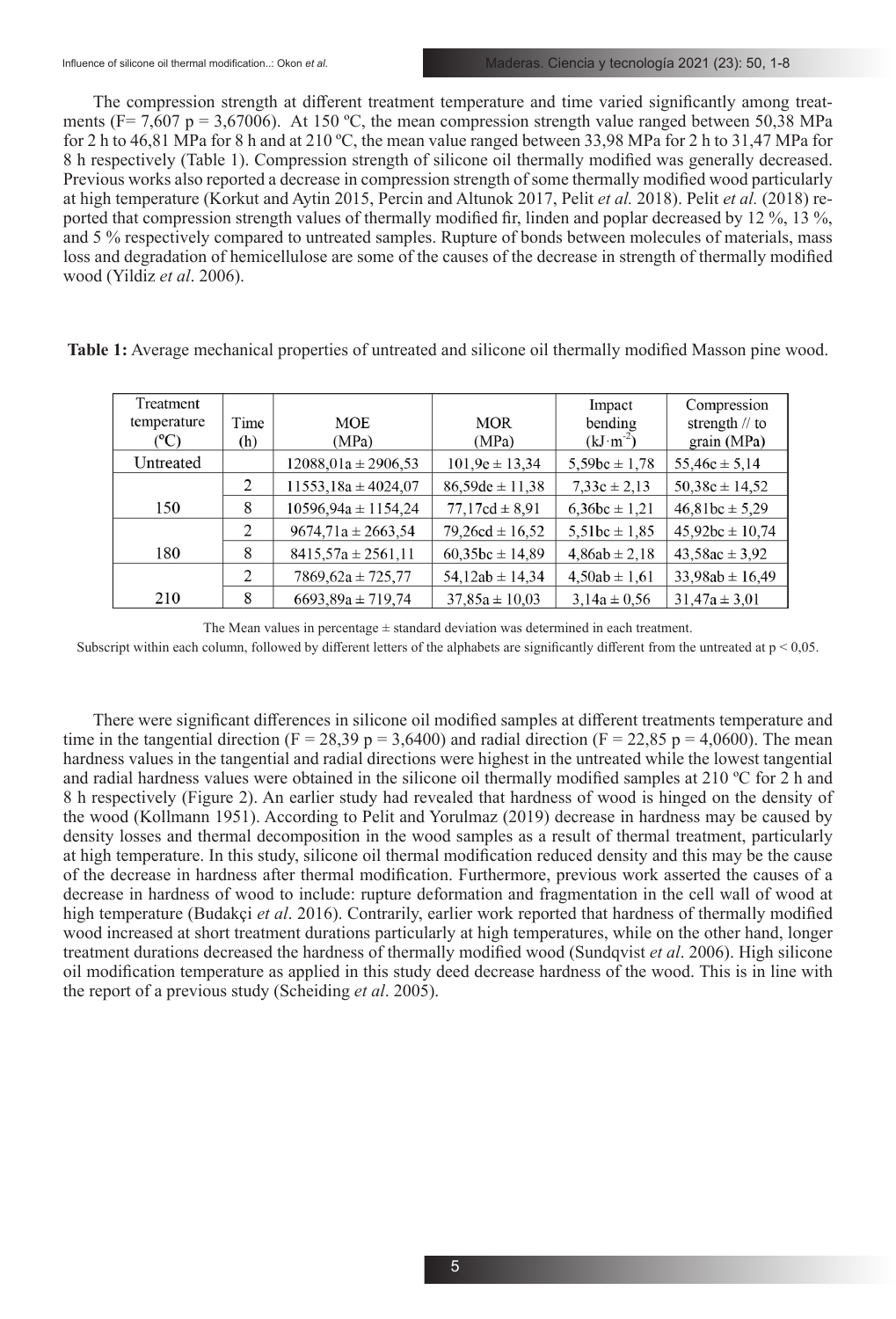

**Figure 2:** Shows Brinell hardness of untreated and silicone oil thermally modified Masson pine wood.

## **CONCLUSIONS**

This study has demonstrated that silicone oil thermal modification had significant impact on the physical and mechanical properties of Masson pine wood. Modification temperature and time had important influence on the modulus of elasticity (MOE), modulus of rupture (MOR), impact bending and compressive strength and density resulting to the reduction in the mechanical properties of the treated wood. Significant mechanical properties reduction was observed in wood samples modified at temperature of 210 ºC for 8 h. Higher the modification temperature, the lower the mechanical properties of the wood.

## **REFERENCES**

**Barca, F.; Caporossi, T.; Rizzo, S. 2014.** Silicone oil: different physical proprieties and clinical applications. *BioMed Research International* Article ID: 502143. http://dx.doi.org/10.1155/2014/502143

**Bal, B.C.; Bektaş, İ. 2013.** The effects of heat treatment on some mechanical properties of juvenile wood and mature wood of *Eucalyptus grandis*. *Dry Technol* 31(4): 479-485. https://doi.org/10.1080/07373937.20 12.742910

**Bekhta, P.; Niemz, P. 2003**. Effect of high temperature on the change in color, dimensional stability and mechanical properties of spruce wood. *Holzforschung* 57(5): 539-546. https://doi.org/10.1515/HF.2003.080

**Boonstra, M.J.; Van acker, J.; Tjeerdsma, B.F.; Kegel, E.V. 2007.** Strength properties of thermally modified softwoods and its relation to polymeric structural wood constituents. *Ann For Sci* 64(7): 679-690. https://doi.org/10.1051/forest:2007048

**Boonstra, M. 2008.** A two-stage thermal modification of wood. Université Henri Poincaré-Nancy 1, PhD Thesis. Nancy, Belgium. http://hdl.handle.net/1854/LU-468990

**Budakçi, M.; Pelit, H.; S**önmez**, A.; Korkmaz, M. 2016.** The effects of densification and heat post-treatment on hardness and morphological properties of wood materials. *BioResources* 11(3): 7822-7838. https://doi.org/10.15376/biores.11.3.7822-7838

**Dubey, M.K. 2010.** Improvements in stability, durability and mechanical properties of radiata pine wood after heat-treatment in a vegetable oil*.* University of Canterbury: Christchuech, New Zealand. https://canterbury.libguides.com/rights/theses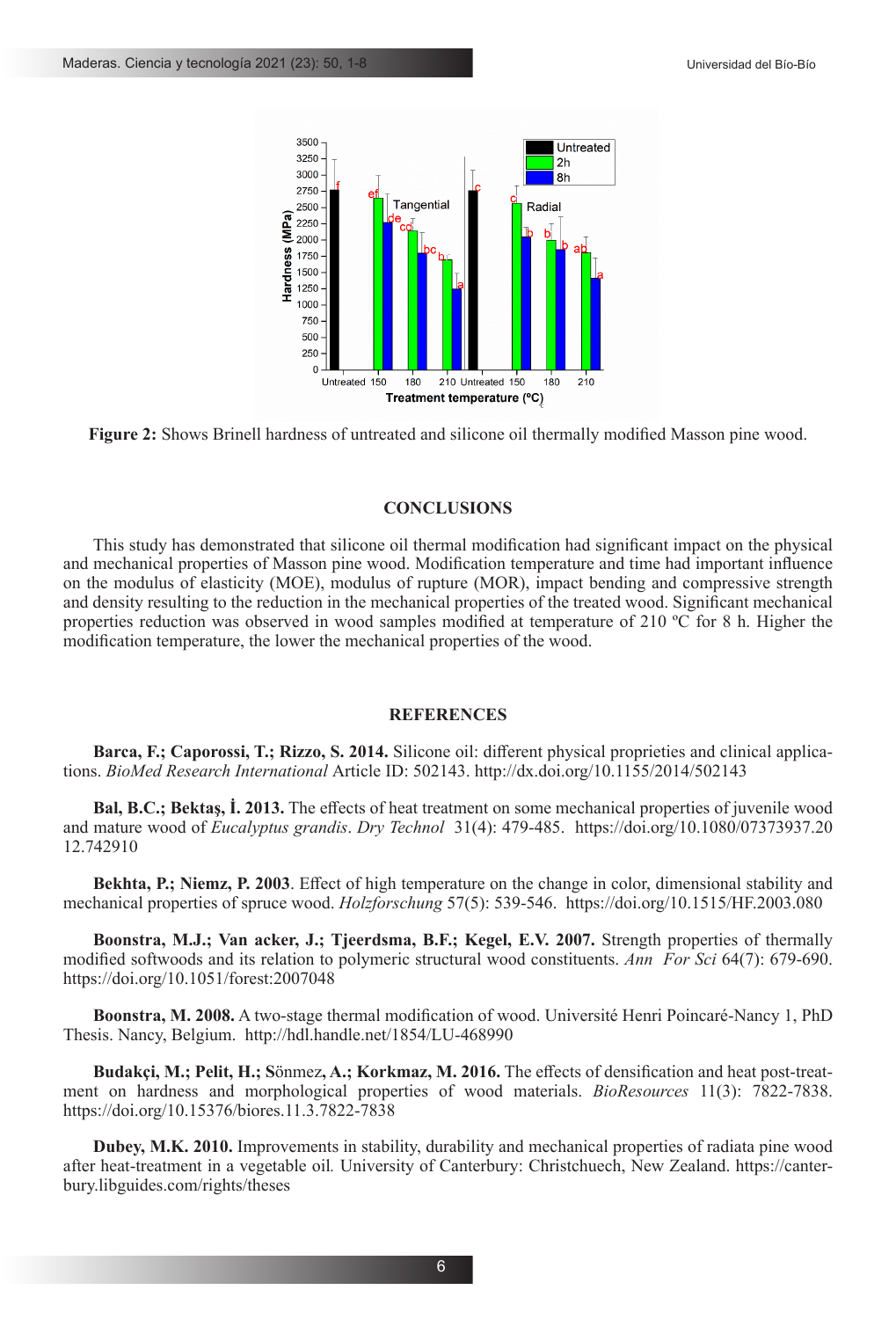**Esteves, B.; Graca, J.; Pereira, H. 2008.** Extractive composition and summative chemical analysis of thermally treated eucalypt wood. *Holzforschung* 62(3): 344-351. https://doi.org/10.1515/HF.2008.057

**Esteves, B.; Pereira, H. 2009.** Wood modification by heat treatment: A review. *BioResources* 4(1): 370- 404. https://doi.org/10.15376/biores.4.1.370-404

**GB/T. 2009.** Method of testing in bending strength of wood. 1936.1. Chinese National Standard: People's Republic of China

**GB/T. 2009.** Method for determination of the modulus of elasticity in static. 1936.2. Chinese National Standard: People's Republic of China.

**GB/T. 2009.** Method of testing in compressive strength parallel to grain of wood*.* 1935. Chinese National Standard: People's Republic of China.

**GB/T. 2009.** Method of testing in toughness of wood. 1940. Chinese National Standard: People's Republic of China.

**GB/T. 2009.** Method of testing in hardness of wood*.* 1941. Chinese National Standard: People's Republic of China.

**Giebeler, E. 1983.** Dimensionsstabilisierung von Holz durch eine Feuchte/Wärme/Druck Behandlung. *Holz Roh Werkst* 41(3): 87-94. https://doi.org/10.1007/BF02608498

**Gunstone, F.D. 2011.** *Vegetable Oils in Food Technology: Composition, Properties and Uses*. John Wiley**.**  https://doi.org/10.1002/9781444339925

**Hofmann, T.; Wetzig, M.; Rétfalvi, T.; Sieverts, T.; Bergemann, H.; Niemz, P. 2013.** Heat-treatment with the vacuum-press dewatering method: chemical properties of the manufactured wood and the condensation water. *European Journal of Wood and Wood Products* 71(1): 121-127. https://doi.org/10.1007/s00107- 012-0657-0

**Kocaefe, D.; Poncsak, S.; Boluk, Y. 2008.** Effect of thermal treatment on the chemical composition and mechanical properties of birch and aspen. *BioResources* 3(2): 517-537. https://ojs.cnr.ncsu.edu/index.php/ BioRes/article/view/BioRes\_03\_2\_Kocaefe\_PB\_ThermalTrement\_Birch\_Aspen

**Kollmann, F. 1951.** *Technologie des Holzes und der Holzwerkstoffe* - Teil 2. Berlin: Springer Verlag (in German). https://link.springer.com/book/10.1007%2F978-3-642-52947-4

**Korkut, S.; K**ök**, M.S.; Korkut, D.S.; G**ürleyen**, T. 2008.** The effects of heat treatment on technological properties in Red-bud maple (*Acer trautvetteri* Medw.) wood. *Bioresour Technol* 99(6): 1538-1543. https://doi.org/10.1016/j.biortech.2007.04.021

**Korkut, S.; Aytin, A. 2015.** Evaluation of physical and mechanical properties of wild cherry wood heat-treated using the thermowood process. *Maderas-Cienc Tecnol* 17(1): 171-178. http://dx.doi.org/10.4067/ S0718-221X2015005000017

**Lahtela, V.; K**ärki**, T. 2016.** Effects of impregnation and heat treatment on the physical and mechanical properties of Scots pine (*Pinus sylvestris*) wood. *Wood Mater Sci Eng* 11(4): 217-227. https://doi.org/10.108 0/17480272.2014.971428

**Militz, H. 2002.** Thermal treatment of wood: European processes and their background. IRG/WP 02- 40241. vol 4: 1–17.

**Navi, P.; Sandberg, D. 2012.** *Thermo-hydro-mechanical wood processing*. EPFL press: New York, United States. 280p. https://doi.org/10.1201/b10143

**Okon, K.E.; Lin, F.; Chen, Y.; Huang, B. 2017.** Effect of silicone oil heat treatment on the chemical composition, cellulose crystalline structure and contact angle of Chinese parasol wood. *Carbohydr Polym* 164:179-185. https://doi.org/10.1016/j.carbpol.2017.01.076